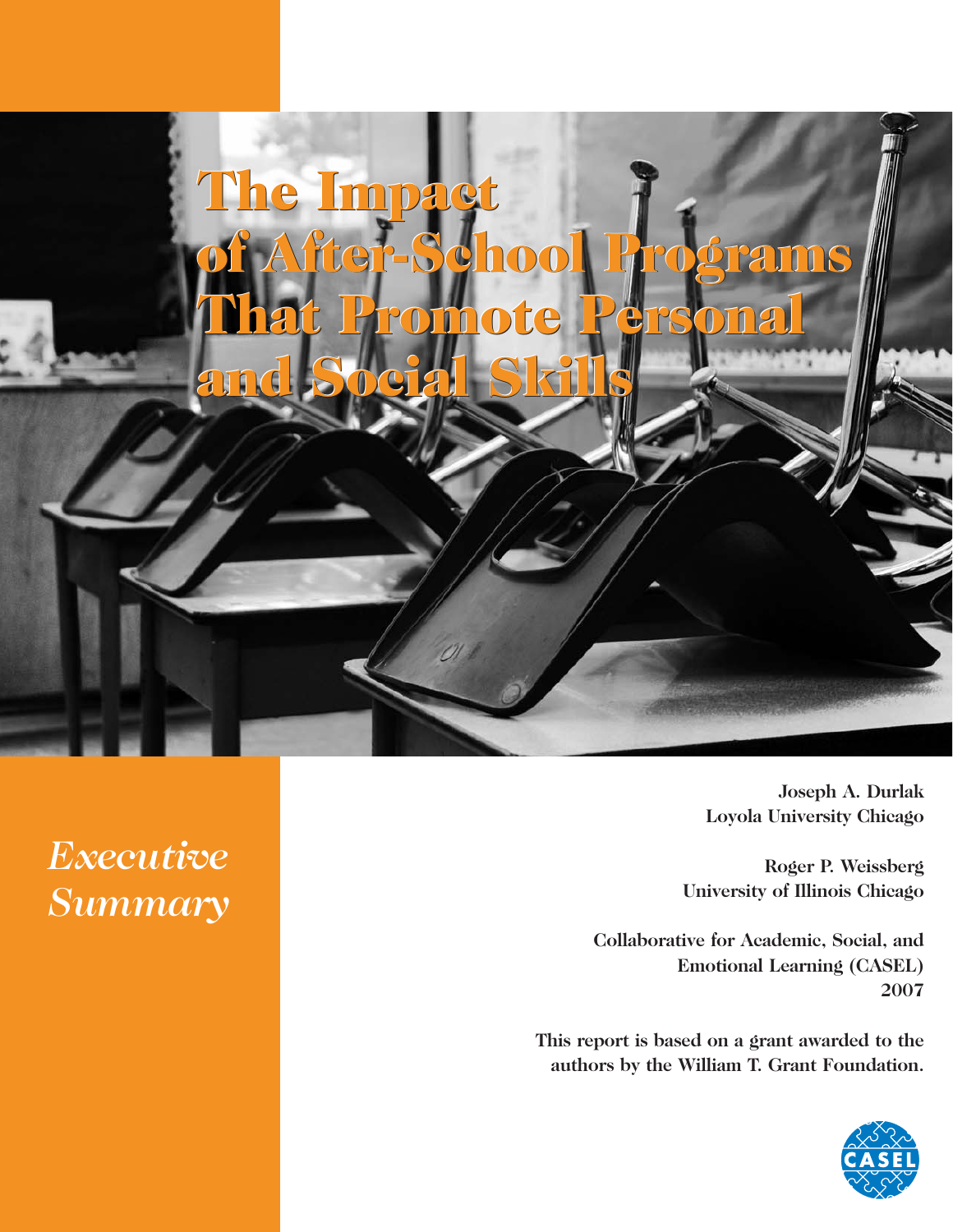Acknowledgments: This report is based on a grant (Grant #2212) awarded to the authors by the William T. Grant Foundation.

Suggested citation: Durlak, J. A., & Weissberg, R. P. (2007). *The impact of after-school programs that promote personal and social skills.* Chicago, IL: Collaborative for Academic, Social, and Emotional Learning.

This document may be retrieved from [www.casel.org.](http://www.casel.org)

Additional questions about this study or related work may be addressed to :

Joseph A. Durlak, PhD Roger P. Weissberg, PhD Email: [jdurlak@luc.edu](mailto:jdurlak@luc.edu) 1007 West Harrison Street

Department of Psychology Collaborative for Academic, Social, and Loyola University Chicago Emotional Learning (CASEL) 6525 N. Sheridan Road Department of Psychology (MC 285) Chicago, Il 60626 University of Illinois at Chicago Chicago, IL 60607-7137 Email: [rpw@uic.edu](mailto:rpw@uic.edu)

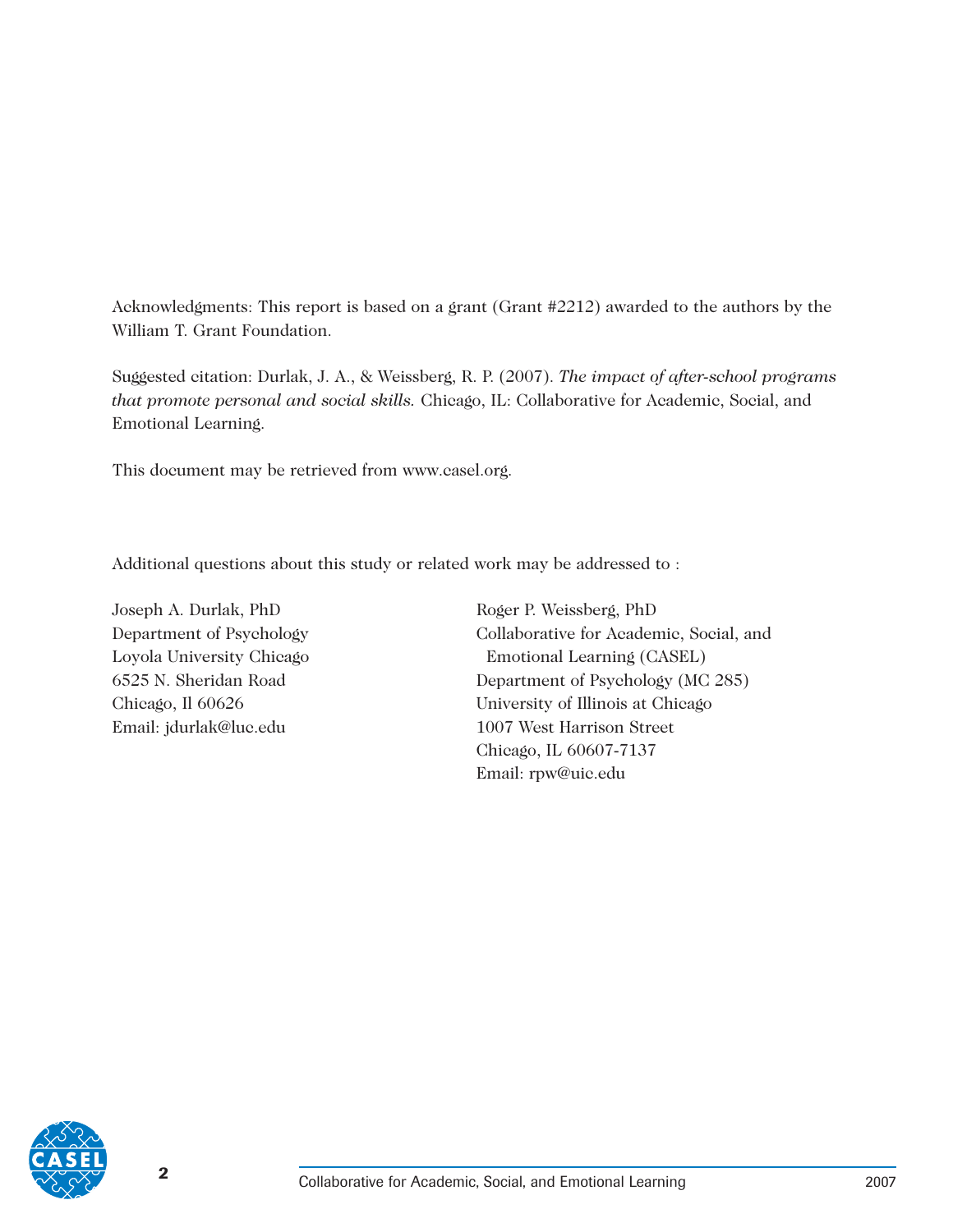# **Executive Summary**

IV vidence is mounting that where and how youth spend their time outside<br>of normal school hours has important implications for their develop-<br>ment. On the negative side, estimates suggest that more than 7 million<br>abildren of normal school hours has important implications for their development. On the negative side, estimates suggest that more than 7 million children in the United States are without adult supervision for some period of time after school. This unsupervised time puts youth at risk for such negative outcomes as academic and behavioral problems, drug use and other types of risky behavior (Weisman & Gottfredson, 2001). On the positive side, young people benefit when they spend time engaged in structured pursuits that offer opportunities for positive interactions with adults and peers, encourage them to contribute and take initiative, and contain challenging and engaging tasks that help them develop and apply new skills and personal talents (American Youth Policy Forum, 2006; Carnegie Corporation, 1992; Larson & Verma, 1999; National Research Council & Institute of Medicine, 2002).

As a result, there has been increasing interest in after-school programs (ASPs) that can provide youth with a safe and supportive adult-supervised environment and offer them various growth-enhancing opportunities, including activities and experiences that promote academic, personal, social and recreational development. There is strong public support for after-school programs, particularly from working parents who cannot be with their children immediately after school. Funding from state, private and federal sources has supported existing ASPs and created new offerings in many communities. The federal government invested \$3.6 billion in after-school programs in 2002 [\(http://www.financeprojectinfo.org/Publications/FundingGuide2003.pdf\).](http://www.financeprojectinfo.org/Publications/FundingGuide2003.pdf)

What is known about the impact of after-school programs? Previous reviews have concentrated on the academic benefits of programs that offer tutoring or other forms of academic assistance to youth, and the results have been mixed. One review of 35 studies reported that the test scores of low-income, at-risk youth improved significantly in both reading and mathematics after they participated in after-school programs (Lauer et al., 2006). Academic outcomes for other youth, however, have been inconsistent (Kane, 2003; Scott-Little, Hamann & Jurs, 2002; Vandell et al., 2004; Zief, Lauver & Maynard, 2004). As a result, authors have stressed the need for careful evaluations of the effectiveness of different programs and the factors associated with positive outcomes, along with realistic expectations about the academic gains that can be achieved (Bodilly & Beckett, 2005; Granger & Kane, 2004; Vandell et al., 2004, 2005).

However, the personal and social benefits of after-school programs have been somewhat overlooked, at least in terms of formal evaluation. Many acknowledge that after-school programs can improve young people's personal and social development, and findings from some individual studies have been positive (e.g., Harvard Family Research Project, 2003). But no review has been done to evaluate systematically the impact of after-school programs that attempt to enhance youths' personal and social skills, identify the nature and magnitude of the outcomes of such programs, and describe the features that characterize

*Estimates suggest that more than 7 million children in the United States are without adult supervision for some period of time after school.*

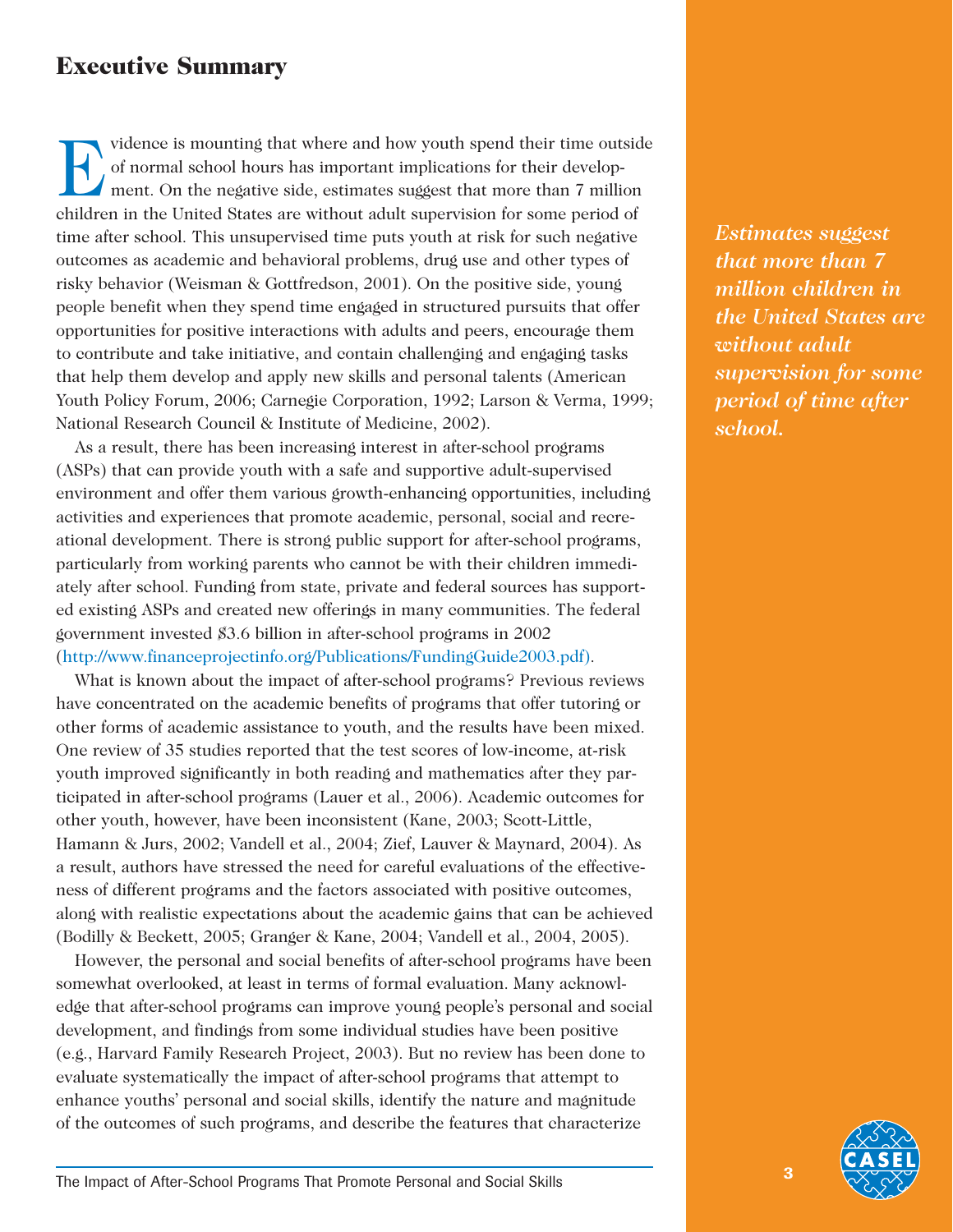*Theory and research about skills training of children and adolescents indicate that learning is more likely to occur when evidencebased training approaches are used.*

effective programs. These are the goals of the current review.

All the programs in the current review were selected because their overall mission included promoting young people's personal and social development. Many programs offer a mix of activities, but the current review concentrates on those aspects of each program that are devoted to developing youths' personal and social skills.

There is extensive evidence from a wide range of promotion, prevention and treatment interventions that youth can be taught personal and social skills (Collaborative for Academic, Social, and Emotional Learning, 2003; Commission on Positive Youth Development, 2005; L'Abate & Milan, 1985; Greenberg et al., 2003). Moreover, theory and research about skills training of children and adolescents indicate that learning is more likely to occur when evidence-based training approaches are used (Collaborative for Academic, Social, and Emotional Learning, 2003; Durlak, 1997, 2003; Elias et al., 1997; National Research Council & Institute of Medicine, 2002; Payton et al. 2000; Weissberg & Greenberg, 1998). Effective approaches to skills development are sequential, active, focused and explicit. Knowing this, we hypothesized that programs that used all four approaches to promote youths' personal and social skills would be more successful than those that did not, and we developed a method to capture the application of these evidence-based approaches. (The rationale and coding methodology for these variables are described in the full report.)

We expected that youth would benefit in multiple ways from effective programming, so we examined outcomes in three general areas: feelings and attitudes, indicators of behavioral adjustment, and school performance. Our objective was to answer two research questions:

- 1. What types of outcomes can we expect from after-school programs that attempt to foster young people's personal and social skills?
- 2. Can we identify program characteristics that are associated with better results?

#### **Method**

We only considered after-school programs that attempted to promote personal and social skills. The personal and social skills targeted in these programs could include one or more skills in such areas as problem-solving, conflict resolution, self-control, leadership, responsible decision-making, and enhancement of self-efficacy and self-esteem. We defined after-school programs as interventions that were offered to children between the ages of 5 and 18, operated during at least part of the school year (i.e., September to June) and occurred outside of normal school hours, which are typically 8 a.m. to 2:30 p.m., Monday through Friday. To be included, reports had to have a control group, present sufficient information for analysis and appear by Dec. 31, 2005.

A careful and systematic search for published and unpublished studies netted a set of reports that provided information on 73 programs. We conducted a meta-analysis to evaluate the magnitude of effects obtained from each program. This summary focuses on the major findings. The technical aspects of the analyses are contained in the full report.

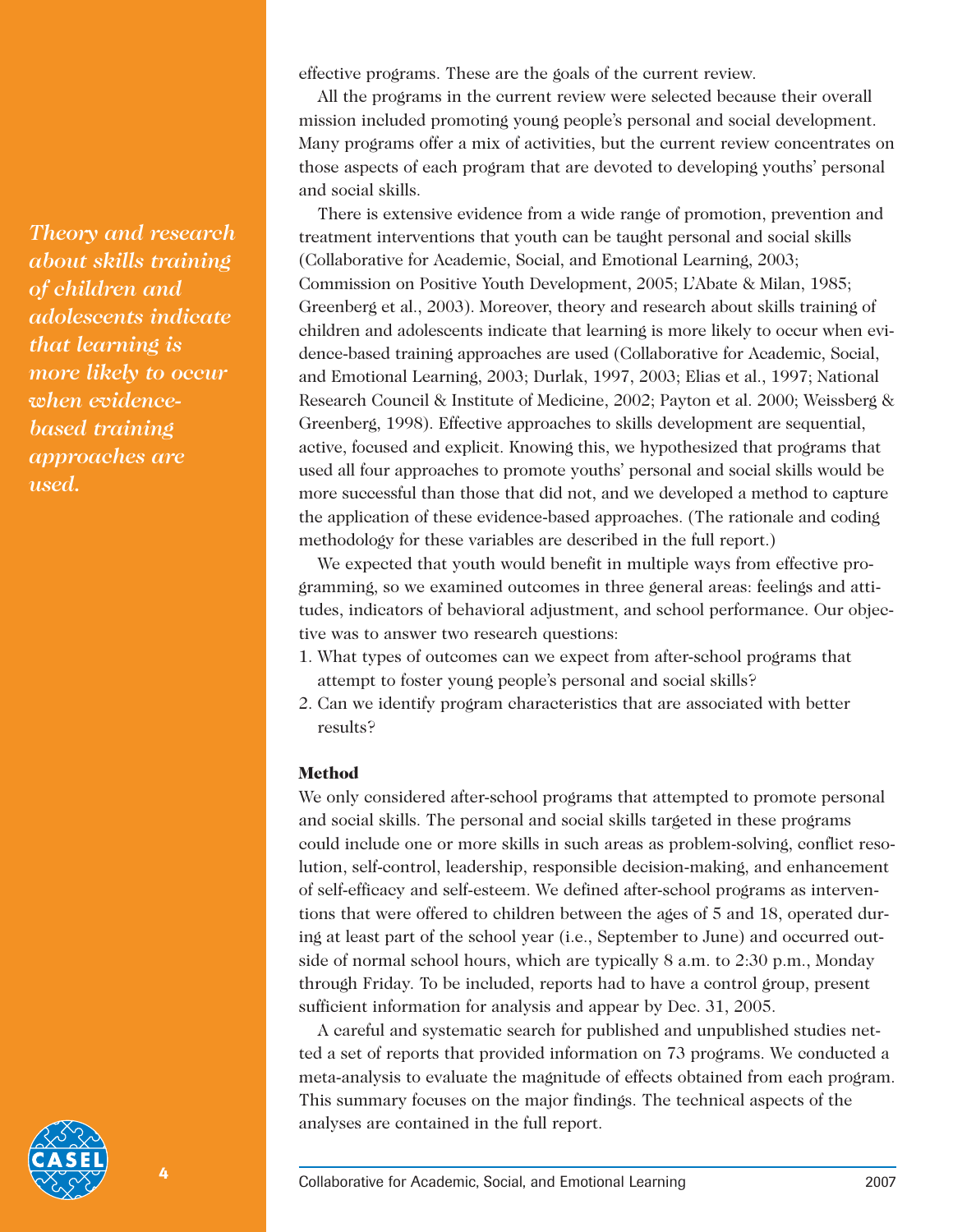### **Results**

The two most important findings were:

- 1. **Youth who participate in after-school programs improve significantly in three major areas: feelings and attitudes, indicators of behavioral adjustment, and school performance.** More specifically, after-school programs succeeded in improving youths' feelings of self-confidence and self-esteem, school bonding (positive feelings and attitudes toward school), positive social behaviors, school grades and achievement test scores. They also reduced problem behaviors (e.g., aggression, noncompliance and conduct problems) and drug use. In sum, after-school programs produced multiple benefits that pertain to youths' personal, social and academic life.
- 2. **It was possible to identify effective programs: Programs that used evidencebased skill training approaches were consistently successful in producing multiple benefits for youth, while those that did not use such procedures were not successful in any outcome area.**

### *Evidence-Based Training Approaches:*

Drawing on theory and research about skills training, we applied two criteria related to the training process and two criteria related to program content to identify programs that used evidence-based training approaches to promote personal and social skills. The two criteria related to process were the presence of a sequenced set of activities to achieve skill objectives (sequenced), and the use of active forms of learning (active). The two criteria related to content were the presence of at least one program component focused on developing personal or social skills (focus), and the targeting of specific personal or social skills (explicit).

Thirty-nine programs met all four of the above criteria, while 27 programs did not. When we compared the outcomes from the two sets of programs, a clear pattern emerged: The former programs yielded significant positive results on all seven of the outcome categories mentioned above (improved feelings of self-confidence and self-esteem, school bonding, positive social behaviors, school grades and achievement test scores, together with reduced problem behaviors and drug use), while the latter did not produce positive results for any category. When it comes to enhancing personal and social skills, effective programs are SAFE—sequenced, active, focused and explicit.

#### **Discussion**

There are at least three reasons why our findings should be deemed credible.

- 1. We searched the literature carefully and systematically for relevant reports, and assembled a representative and unbiased sample of published and unpublished evaluations. (Indeed, many of the reports were scrutinized for the first time for our review.) We evaluated a large number of after-school programs (n=73). Sixty percent of the evaluated reports appeared after 2000. As a result, this review presents an up-to-date perspective on a rapidly growing body of research literature.
- 2. We only considered reports that included control groups.

*Youth who participate in afterschool programs improve significantly in three major areas: feelings and attitudes, indicators of behavioral adjustment, and school performance.*

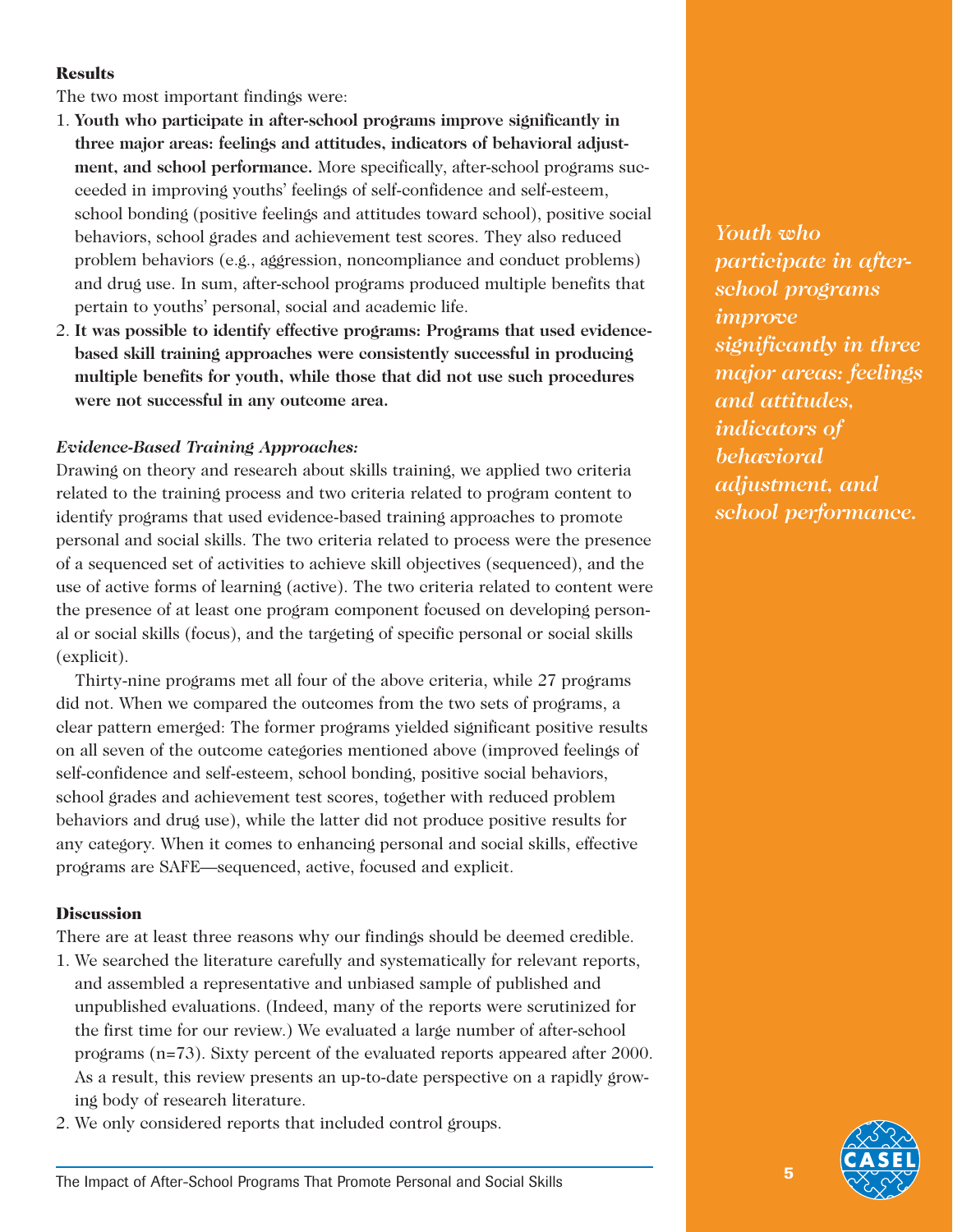*On the basis of these results, we strongly recommend that after-school programs seeking to promote personal and social skills use the evidence-based approaches described in this report.*

3. To substantiate the findings regarding the characteristics of effective programs, in our analyses we controlled for the possible influence of several methodological features found in the reports.

Current data offer clear empirical support for the conclusion that well-run ASPs can produce a variety of positive benefits for participating youth. More specifically, there is significant improvement in youths' feelings and attitudes (i.e., their self-perceptions and bonding to school), their behavioral adjustment (i.e., increases in positive social behaviors and decreases in problem behaviors and drug use), and in their school grades and level of academic achievement.

We confirmed that effective programs employed skill-development activities that were sequential, active, focused and explicit. It is important to stress that only those programs that followed these four evidence-based training approaches in their program components devoted to skill development produced significant changes in any outcomes. In other words, it is the combination of both training process (i.e., sequential and active) and program content (i.e., focused and explicit) that leads to positive results.

On the basis of these results, we strongly recommend that after-school programs seeking to promote personal and social skills use the evidence-based approaches described in this report. (Others have mentioned the importance one or more of these features in after-school programs as well: see Larson & Verma, 1999; Miller, 2003; National Research Council & Institute of Medicine, 2002). Not only can participants benefit in multiple ways if these components are included, but success is unlikely if they are missing. To improve youths' personal and social skills, programs must devote sufficient time to skill enhancement, be explicit about what they wish to achieve, use activities that are coordinated and sequenced to achieve their purpose, and require active involvement on the part of participants.

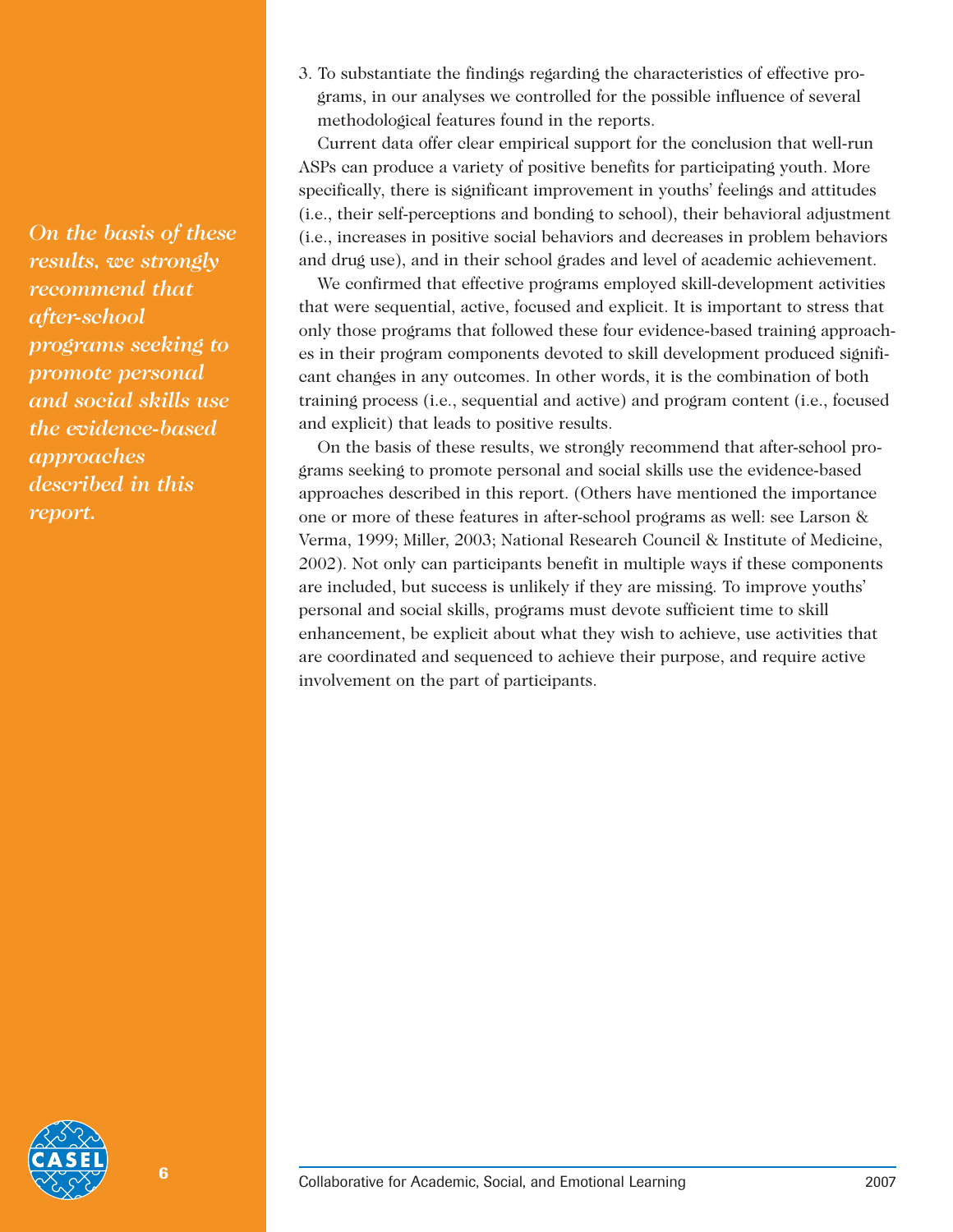## **References**

American Youth Policy Forum. (2006). Helping youth succeed through outof-school time programs. Retrieved May 5, 2006 from [www.aypf.org/](http://www.aypf.org) publications/HelpingYouthOST2006.pdf

Bodilly, S., & Beckett, M.K. (2005). *Making out-of-school time matter: Evidence for an Action agenda.* Santa Monica, CA: Rand Corporation. Retrieved Sept. 10, 2005, from

[www.rand.og//pubs/monographs/MG242/index.html](http://www.rand.og//pubs/monographs/MG242/index.html)

Carnegie Corporation. (1992). *A matter of time: Risk and opportunities in the out-of-school hours.* New York: Carnegie Corporation.

Collaborative for Academic, Social, and Emotional Learning. (2003). *Safe and sound: An educational leader's guide to evidence-based social and emotional learning programs.* Chicago, IL: Author.

Commission on Positive Youth Development. (2005). The positive perspective on youth development. In D.W. Evans, E.B. Foa, R.E. Gur, H. Hendin, C.P. O'Brien, M.E.P. Seligman, & B.T. Walsh (Eds.), *Treating and preventing adolescent mental health disorders: What we know and what we don't know* (pp. 497-527). NY: Oxford University Press.

Durlak, J.A. (1997). *Successful prevention programs for children and adolescents.* New York: Plenum.

Durlak, J.A. (2003). Generalizations regarding effective prevention and health promotion programs. In T.P. Gullotta & M. Bloom (Eds.), *The encyclopedia of primary prevention and health promotion* (pp. 61-69). New York: Kluver Academic/Plenum.

Durlak, J.A., & DuPre, E.P. (in press). Implementation matters: A review of research on the influence of implementation on program outcomes and the factors affecting implementation. *American Journal of Community Psychology.*

Elias, M.J., Zins, J.E., Weissberg, R.P., Frey, K.S., Greenberg, M.T., Kessler, R., et al. (1997). *Promoting social and emotional learning: Guidelines for educators.* Alexandria, VA: Association for Supervision and Curriculum Development.

Granger, R.C., & Kane, T. (2004). Improving the quality of after-school programs. *Education Week, 23,* Number 23.

Greenberg, M.T., Weissberg, R.P., O'Brien, M.U., Zins, J.E., Fredericks, L., Resnik, H., & Elias, M.J. (2003). Enhancing school-based prevention and youth development through coordinated social, emotional, and academic learning. *American Psychologist, 58,* 466-474.

Harvard Family Research Project. (2003). *A review of out-of-school time program quasi-experimental and experimental evaluation results.* Cambridge, MA: Author.

Kane, T.J. (2003). The impact of after-school programs: Interpreting the results of four recent evaluations. Retrieved Jan. 17, 2006 from [www.wtgrant](http://www.wtgrant) foundation.org/usr\_doc/After-school\_paper.pdf

L'Abate, L., & Milan, M.A. (Eds.). (1985). *Handbook of social skills training*